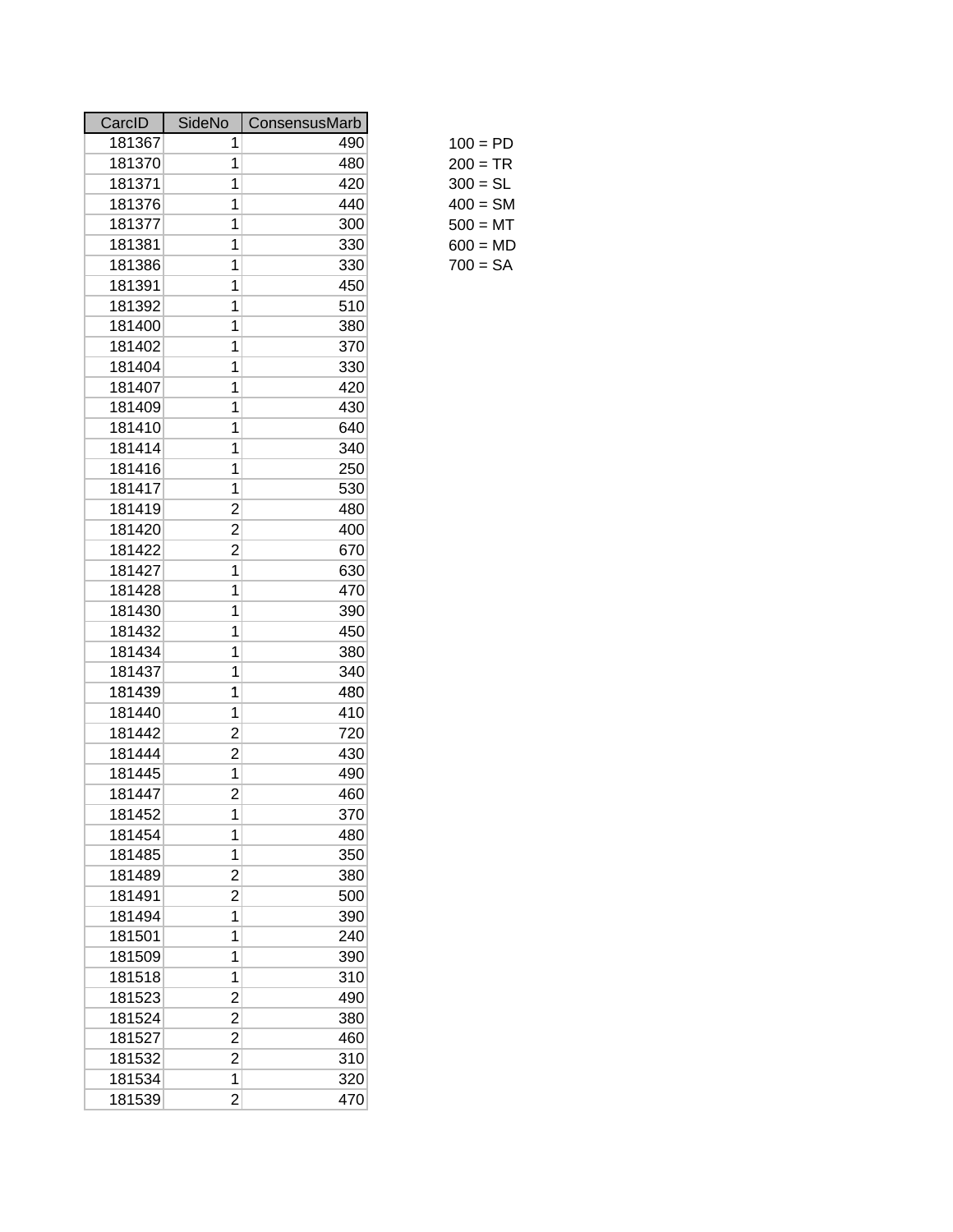| 181557 | 1              | 320 |
|--------|----------------|-----|
| 181566 | 1              | 330 |
| 181571 | $\overline{c}$ | 470 |
| 181579 | 1              | 470 |
| 181614 | 1              | 380 |
| 181620 | $\overline{c}$ | 450 |
| 181622 | 2              | 370 |
| 181630 | $\overline{c}$ | 450 |
| 181634 | 1              | 320 |
| 181636 | 1              | 350 |
| 181637 | 1              | 280 |
| 181642 | 2              | 300 |
| 181643 | 2              | 450 |
| 181653 | 1              | 460 |
| 181654 | 1              | 660 |
| 181662 | 1              | 410 |
| 181667 | 1              | 390 |
| 181679 | 1              | 570 |
| 181684 | 1              | 270 |
| 181696 | 1              | 280 |
| 181699 | 1              | 400 |
| 181704 | 1              | 380 |
| 181706 | 2              | 420 |
| 181708 | 1              | 550 |
| 181709 | 2              | 550 |
| 181712 | 1              | 280 |
| 181715 | 2              | 480 |
| 181721 | 1              | 360 |
| 181722 | 1              | 600 |
| 181723 | 2              | 570 |
| 181725 | 1              | 320 |
| 181727 | $\overline{c}$ | 580 |
| 181732 | 1              | 430 |
| 181742 | 1              | 420 |
| 181749 | 1              | 470 |
| 181754 | 1              | 830 |
| 181758 | $\overline{c}$ | 480 |
| 181761 | 1              | 520 |
| 181767 | 1              | 380 |
| 181772 | 2              | 420 |
| 181775 | 2              | 420 |
| 181777 | 1              | 330 |
| 181785 | 1              | 330 |
| 181786 | 1              | 280 |
| 181791 | $\overline{c}$ | 390 |
| 181800 | 2              | 400 |
| 181803 | 1              | 300 |
| 181806 | 1              | 470 |
| 181813 | 2              | 430 |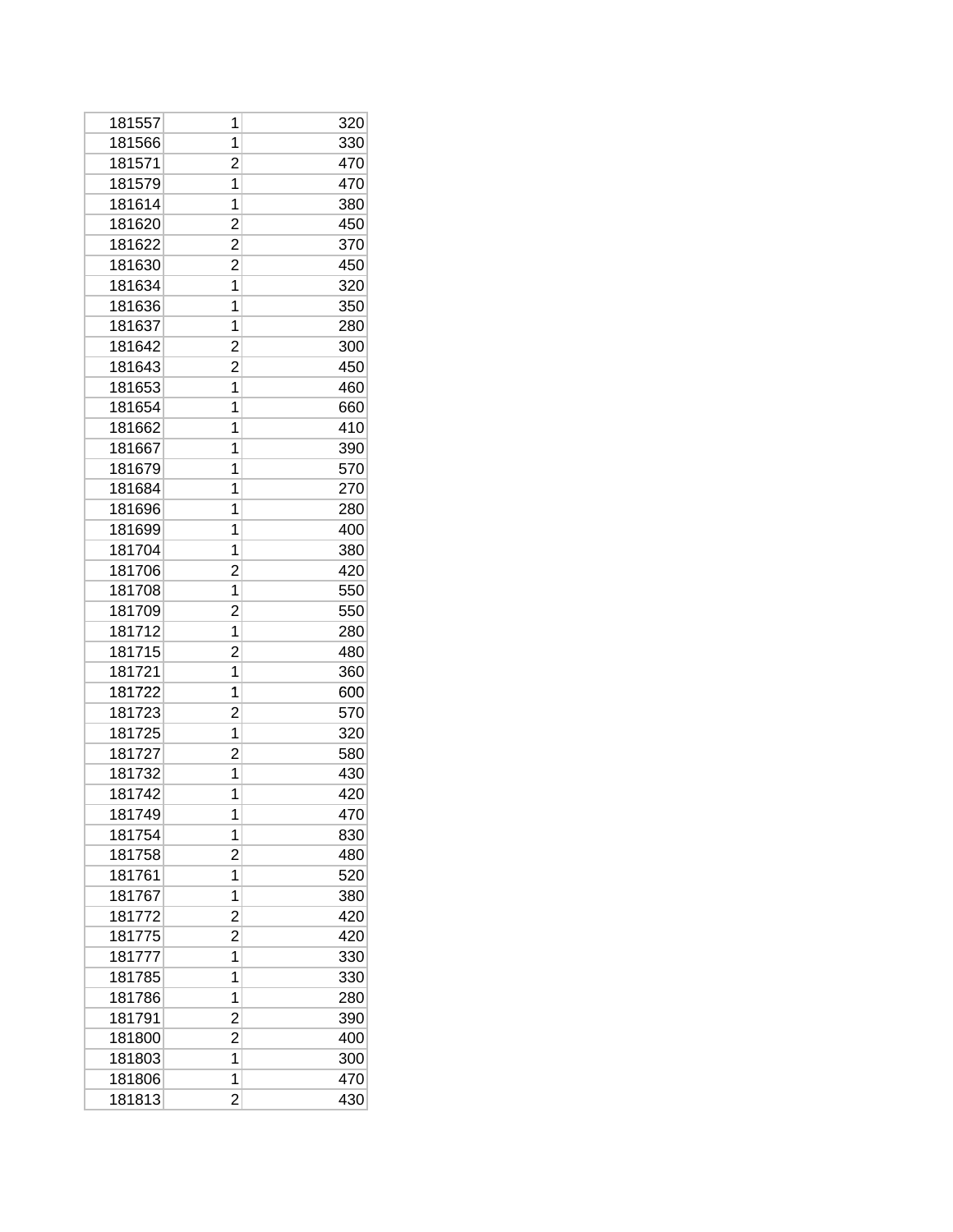| 181818 | 1              | 440 |
|--------|----------------|-----|
| 181821 | $\overline{c}$ | 310 |
| 181822 | 2              | 440 |
| 181826 | 1              | 320 |
| 181828 | 1              | 440 |
| 181834 | 1              | 380 |
| 181840 | 1              | 310 |
| 181846 | 2              | 320 |
| 181848 | 1              | 540 |
| 181854 | $\overline{c}$ | 430 |
| 181859 | 1              | 420 |
| 181860 | 2              | 330 |
| 181864 | 1              | 390 |
| 181865 | $\overline{2}$ | 380 |
| 181869 | 2              | 420 |
| 181874 | 2              | 810 |
| 181876 | 1              | 450 |
| 181880 | 1              | 390 |
| 181885 | 2              | 320 |
| 181888 | 2              | 430 |
| 181893 | 1              | 390 |
| 181896 | 1              | 420 |
| 181899 | $\overline{c}$ | 370 |
| 181910 | 2              | 370 |
| 181915 | $\overline{c}$ | 470 |
| 181919 | 1              | 430 |
| 181922 | $\overline{c}$ | 400 |
| 181927 | 1              | 420 |
| 181928 | 2              | 250 |
| 181930 | 1              | 310 |
| 181935 | 1              | 430 |
| 181938 | 1              | 310 |
| 181939 | 1              | 460 |
| 181946 | 1              | 400 |
| 181948 | 1              | 460 |
| 181952 | $\overline{c}$ | 460 |
| 181954 | 1              | 400 |
| 181958 | 1              | 550 |
| 181961 | 2              | 530 |
| 181965 | 1              | 250 |
| 181971 | 1              | 210 |
| 181972 | 1              | 430 |
| 181980 | 1              | 280 |
| 181981 | 1              | 420 |
| 181983 | 2              | 540 |
| 181990 | $\overline{c}$ | 310 |
| 181992 | 1              | 300 |
| 181995 | $\overline{2}$ | 470 |
| 181997 | 1              | 450 |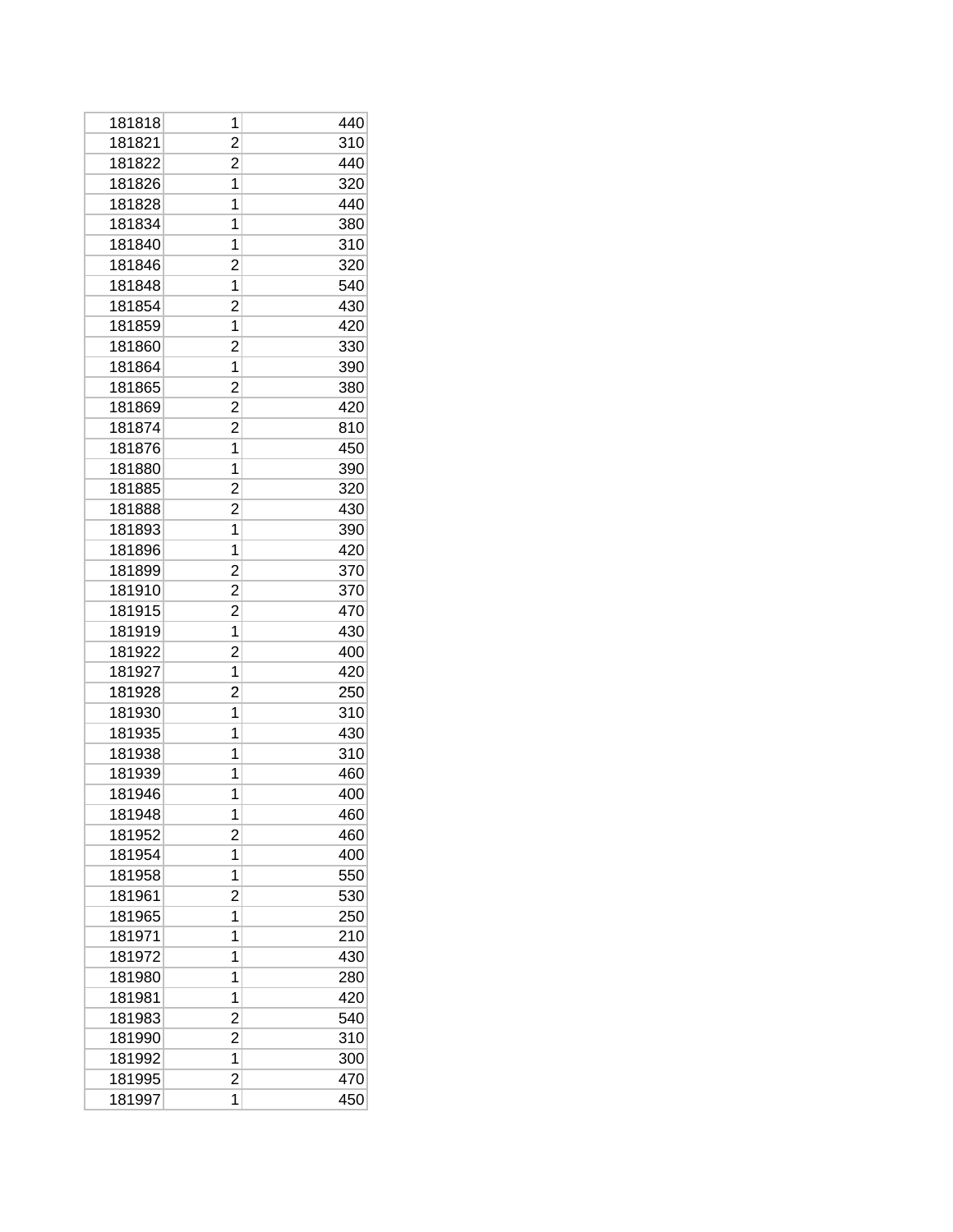| 182008 | 1              | 570 |
|--------|----------------|-----|
| 182010 | 1              | 500 |
| 182013 | 1              | 620 |
| 182015 | 1              | 500 |
| 182017 | 1              | 360 |
| 182024 | 1              | 500 |
| 182037 | 1              | 300 |
| 182040 | 1              | 550 |
| 182042 | $\overline{c}$ | 510 |
| 182046 | $\overline{c}$ | 430 |
| 182053 | 1              | 480 |
| 182058 | $\overline{c}$ | 350 |
| 182067 | 1              | 380 |
| 182069 | 2              | 560 |
| 182071 | 1              | 440 |
| 182079 | $\overline{c}$ | 420 |
| 182080 | 1              | 310 |
| 182085 | 1              | 370 |
| 182093 | 1              | 470 |
| 182095 | 2              | 360 |
| 182105 | $\overline{c}$ | 280 |
| 182108 | 1              | 330 |
| 182110 | 1              | 500 |
| 182119 | 1              | 330 |
| 182122 | 1              | 350 |
| 182123 | 1              | 270 |
| 182128 | 1              | 310 |
| 182130 | 1              | 440 |
| 182132 | 1              | 300 |
| 182138 | 2              | 450 |
| 182141 | 1              | 300 |
| 182145 | 1              | 200 |
| 182152 | 1              | 370 |
| 182156 | $\overline{c}$ | 350 |
| 182160 | 1              | 280 |
| 182163 | 1              | 270 |
| 182164 | 1              | 430 |
| 182171 | $\overline{c}$ | 430 |
| 182179 | 1              | 410 |
| 182180 | 2              | 450 |
| 182185 | 2              | 400 |
| 182187 | 2              | 370 |
| 182193 | 1              | 360 |
| 182194 | 2              | 380 |
| 182196 | 1              | 280 |
| 182204 | 1              | 380 |
| 182208 | 1              | 340 |
| 182212 | $\overline{c}$ | 380 |
| 182216 | 1              | 370 |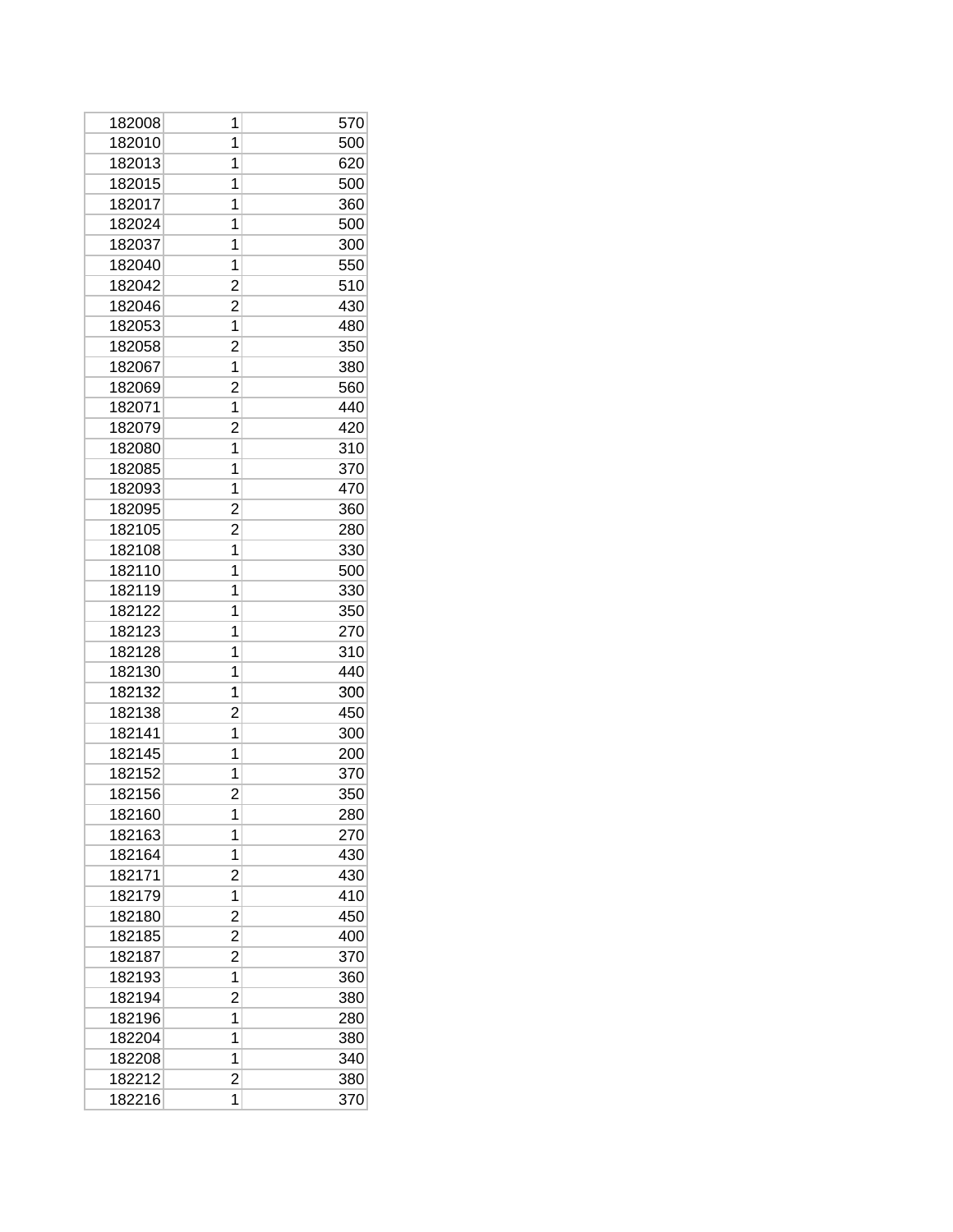| 182218 | 1              | 270 |
|--------|----------------|-----|
| 182223 | 2              | 390 |
| 182225 | 1              | 330 |
| 182229 | $\overline{c}$ | 470 |
| 182235 | 1              | 270 |
| 182238 | 1              | 410 |
| 182256 | 1              | 330 |
| 182267 | 1              | 380 |
| 182274 | 1              | 330 |
| 182280 | 1              | 400 |
| 182290 | 2              | 480 |
| 182292 | 2              | 360 |
| 182296 | 2              | 390 |
| 182300 | 1              | 370 |
| 182303 | 1              | 330 |
| 182306 | 1              | 470 |
| 182309 | 1              | 370 |
| 182312 | 1              | 320 |
| 182313 | 1              | 430 |
| 182315 | 1              | 560 |
| 182317 | 1              | 340 |
| 182322 | $\overline{2}$ | 350 |
| 182325 | 1              | 410 |
| 182330 | 1              | 480 |
| 182335 | 1              | 430 |
| 182337 | 1              | 380 |
| 182339 | 2              | 370 |
| 182340 | 1              | 430 |
| 182345 | 1              | 390 |
| 182347 | $\overline{c}$ | 520 |
| 182349 | $\overline{c}$ | 470 |
| 182351 | 1              | 450 |
| 182355 | 1              | 430 |
| 182358 | 1              | 440 |
| 182361 | 1              | 370 |
| 182366 | $\overline{c}$ | 440 |
| 182371 | 1              | 570 |
| 182376 | $\overline{c}$ | 480 |
| 182380 | 1              | 520 |
| 182383 | 1              | 480 |
| 182388 | 2              | 510 |
| 182394 | $\overline{c}$ | 360 |
| 182395 | 1              | 420 |
| 182400 | 1              | 270 |
| 182406 | $\overline{c}$ | 460 |
| 182413 | 1              | 450 |
| 182417 | 1              | 420 |
| 182421 | 1              | 390 |
| 182429 | 2              | 370 |